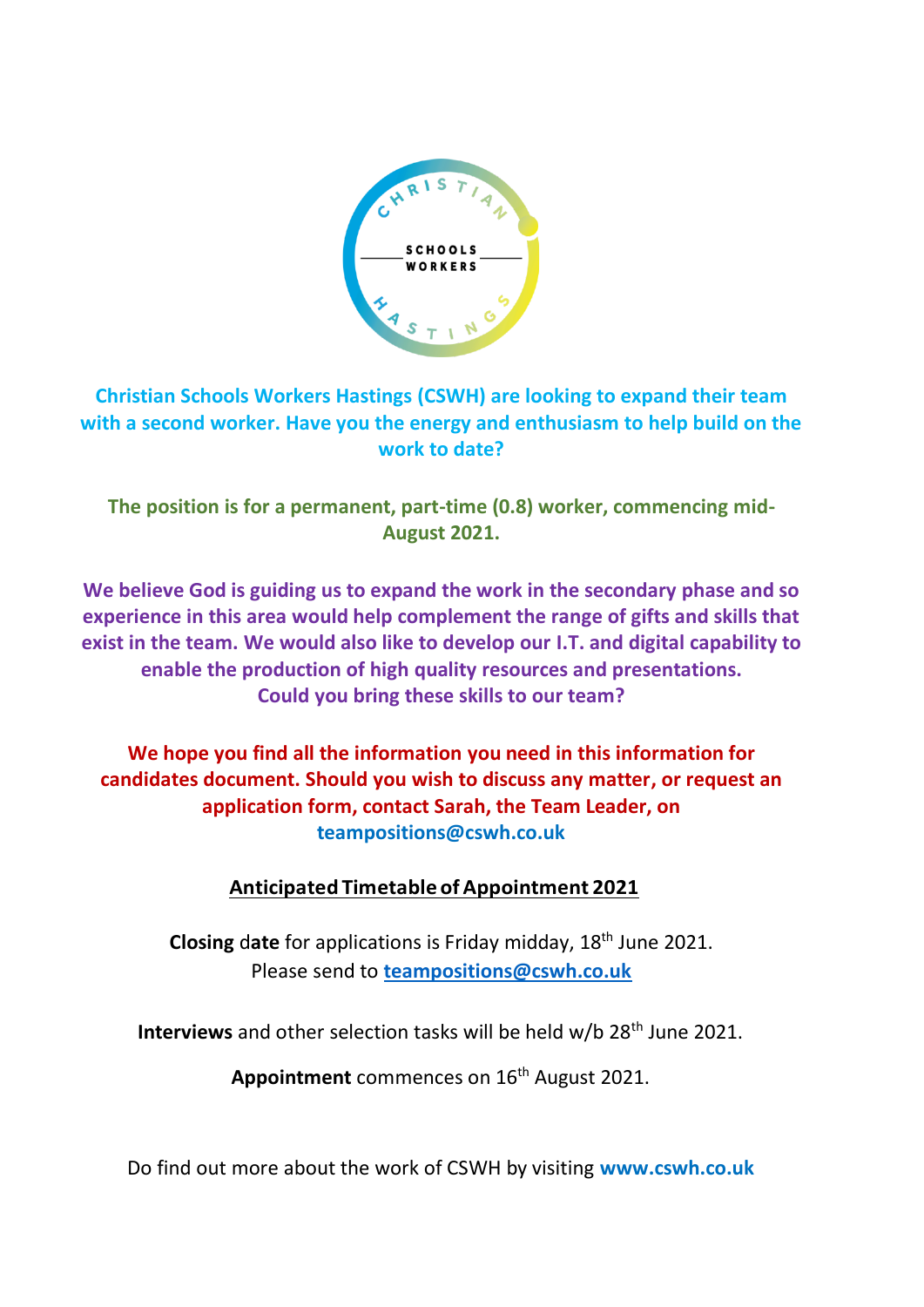# **Nature and Purpose of Christian Schools Work in Hastings**

Christian Schools Workers Hastings is an organisation set up within Hastings Christian Trust. (Reg. Charity No. 1024041)

## **Vision/Mission Statement of CSWH**

 That young people may come to a living, active and relevant Christian faith and may be able to apply it to everyday living and witness to their peers.

## **Christian Schools Workers Hastings**

- 1. Is interdenominational in character.
- 2. Is managed by the Trustees of Hastings Christian Trust and a Management Committee representative of the churches and individuals supporting the work.
- 3. Employs Christian workers for schools in the Hastings area.
- 4. Is a Local Mission Partner with Scripture Union.
- 5. Fosters links with other agencies working with young people.

#### **Aims**

Christian Schools Workers Hastings seek to:

- 1. Win young people for Christ.
- 2. Present the truths of the Christian Faith in a relevant and engaging manner in local academies and schools.
- 3. Enable the churches of Hastings to serve and support their local academies/schools.
- 4. Contribute to the educational, moral and spiritual development of young people by working in partnership with educational staff and youth leaders.
- 5. Act as a bridge between academies/schools and the youth work of local churches.
- 6. Support, encourage and build for service, Christian young people through Christian groups in their schools and within the context of the fellowship of local churches.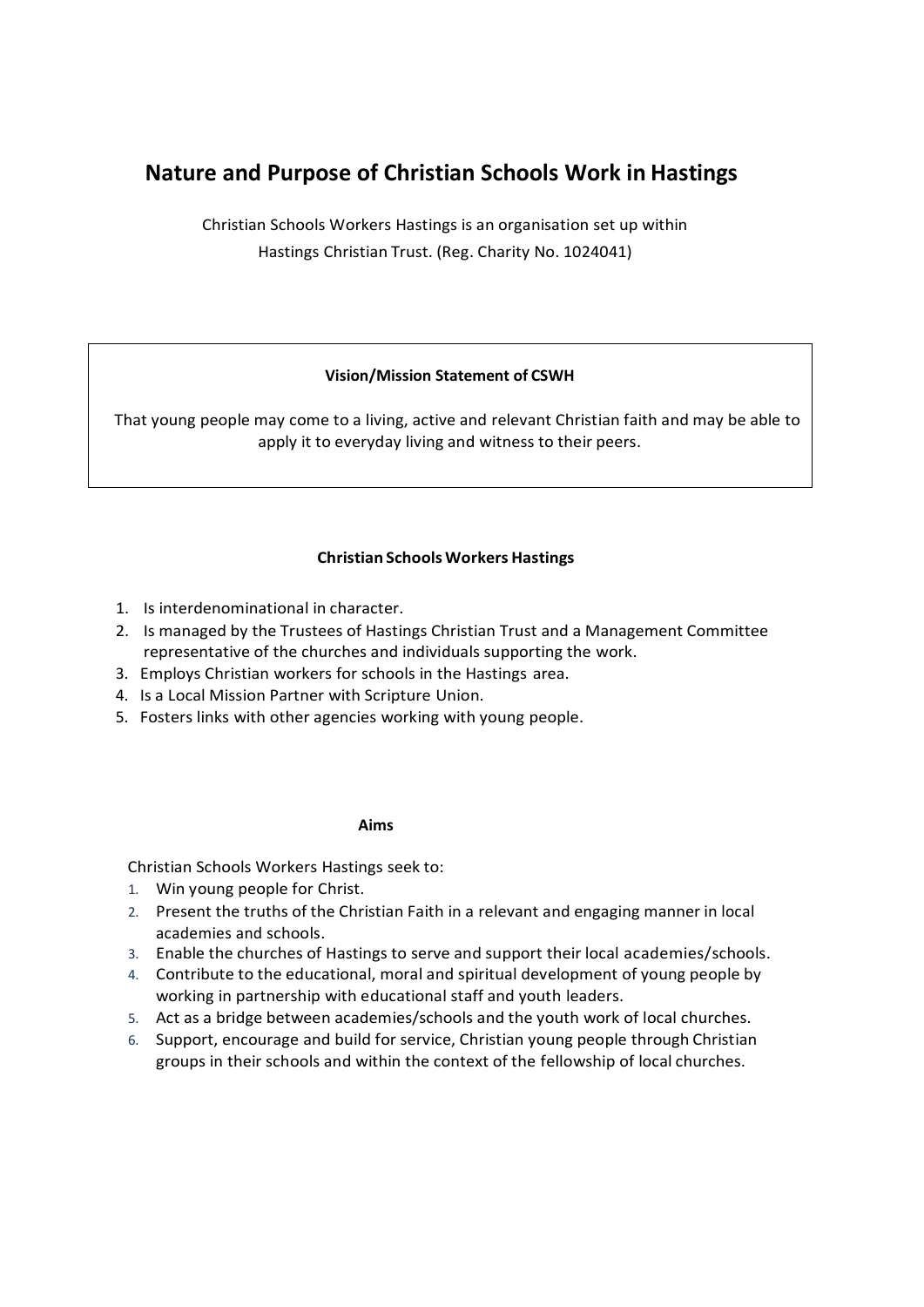# **Person Specification for Schools Worker**

#### **Essential criteria:**

- 1. Committed Christian in good standing with the leadership of own church.
- 2. Able to subscribe to the principles detailed in the document "Ministry with Scripture Union" (attached).
- 3. Good understanding of Biblical truth and ability to explain it clearly and engagingly.
- 4. A sincere desire to win young people for Christ.
- 5. Some experience in working with young people.
- 6. Able to communicate effectively to large (whole school) and small groups of young people across the primary and secondary phases.
- 7. Able to build positive relationships with academy/school staff and church leaders.
- 8. Able to use information technology in a creative and engaging way.
- 9. No criminal convictions with children/young people.
- 10. Able to adhere to the Trust's safeguarding policy.
- 11. Willing to work with churches of all denominations.
- 12. Willing to be accountable to a Management Committee and Trustees of Hastings Christian Trust.
- 13. Able to work within a team of employed and volunteer workers, led by the Schools Work Team Leader.

#### **Desirable criteria:**

- 1. Experience of working with secondary age students.
- 2. Training in Youth Work / Children's Work / Schools Work.
- 3. Experience in public speaking to adults such as in a church setting.
- 4. Has own transport, preferably a car.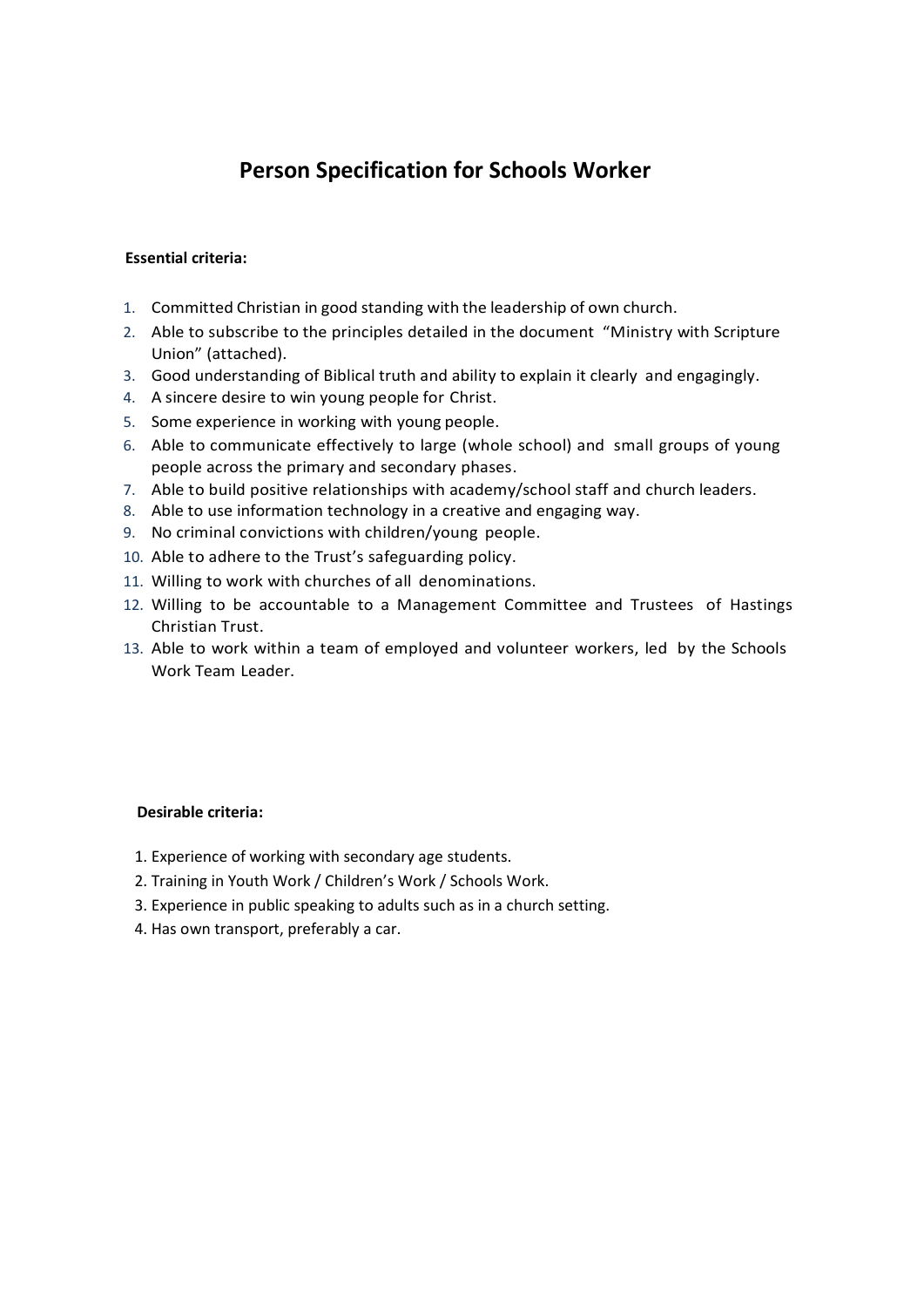## **Job Title for Christian Schools Worker**

(The Schools Worker is line-managed by the Schools Work Team Leader)

#### **1. Purpose**

To have a face to face enabling role in academies/schools so that a Christian presence may be established, maintained and developed there and to work with others to that end.

#### **2. Accountability**

The Schools Worker is accountable to the Management Committee and Trustees of Hastings Christian Trust through the Schools Work TeamLeader for all aspects of his/her work with CSWH.

#### **3. Main Function**

Being involved in academy/school communities by building relationships with individual pupils/students, academy/school staff, parents/carers and others.

#### **4. Activities**

Working with academies and schools, the post-holder will need to be involved in a number of specific activities in order to carry out his/her functions effectively as a member of the Schools Work team. The range of these will depend upon individual skills and calling, but it is expected that the following areas will be addressed:

- taking, and assisting with, acts of collective worship and lessons and supporting academies/schools in delivering social, moral, spiritual and cultural aspects ofthe curriculum from a Christian standpoint;
- supporting and encouraging Christian teachers and students, for example, by establishing and maintaining voluntary Christian clubs and activities in academies and schools;
- helping improve the links with the three local secondary academies;
- successfully developing and integrating the use of information technology into all areas of the work, where possible and appropriate;
- stimulating new and creative ideas for developing young people's knowledge of Jesus and help put them into practice if agreed;
- working with Link Youth, helping them to grow in faith;
- helping, planning, facilitating and running prayer and reflection spaces;
- delivering year 6 transition workshops;
- developing opportunities for local churches to be involved with schools
- encouraging Christians in schools to be active members of churches;
- assisting and leading primary and secondary residential visits;
- attending relevant Scripture Union and other relevant training courses and conferences;
- participating in regular work-review processes with members of the Management Committee;
- meeting regularly with the Team Leader and other members of the team, to pray together, to receive training and to plan the work effectively.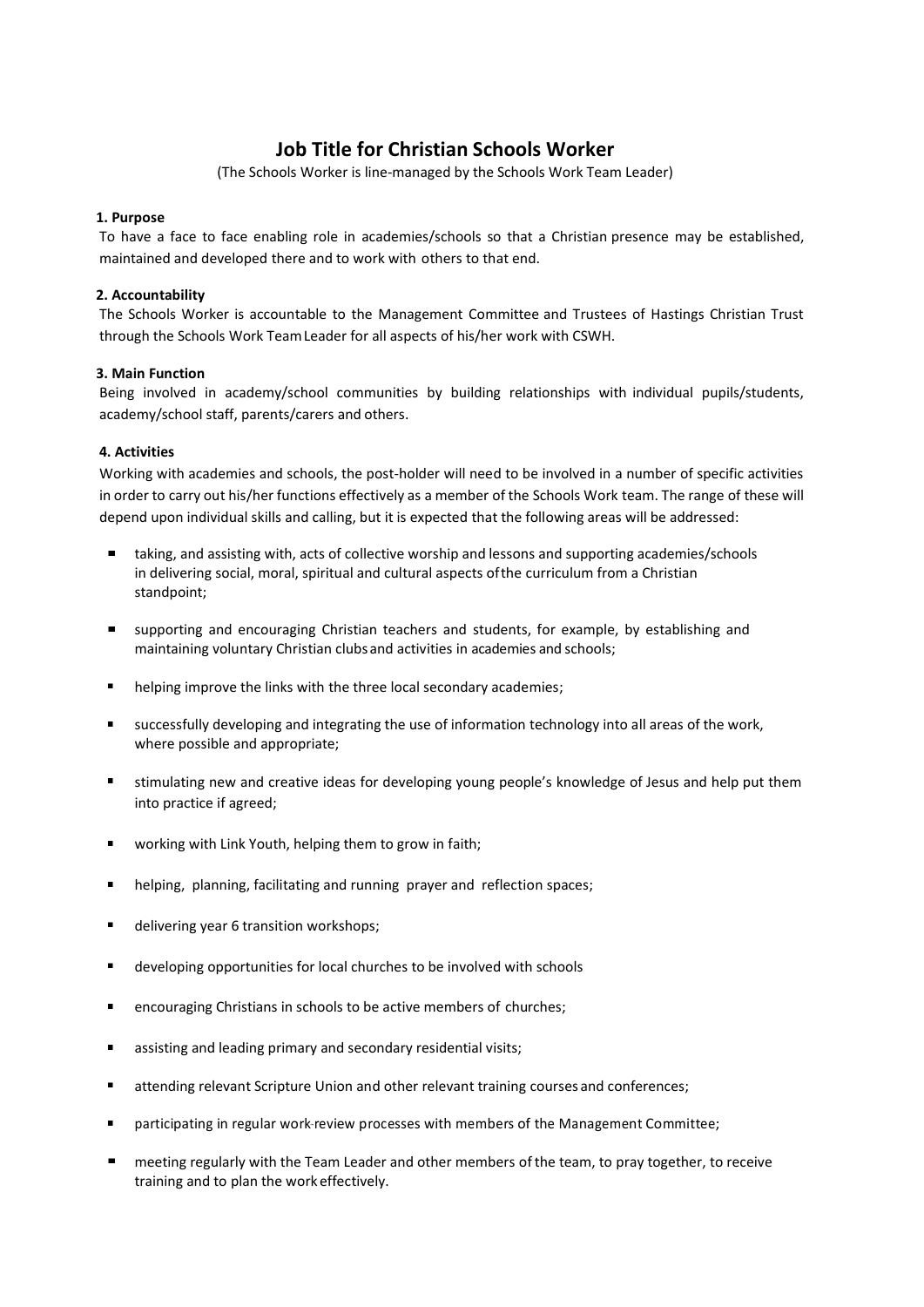# **Employment Details**

#### **Employer**

Your employer will be Hastings Christian Trust. Christian Schools Workers Hastings is the operating name of the Trust's work.

## **Contract of employment.**

Hastings Christian will offer a permanent contract of employment to the successful candidate. Within the conditions of the contract there is a six month probationary period built in. At the end of the probationary period a review of the employee's performance will take place. This will be undertaken with the Schools Worker by the Team Leader and Chair of the Management Committee and will take into account the outcomes from monthly reviews held between the Team Leader and Schools Worker.

## **Salary.**

The annual salary is £18750 pro-rata. (£18750 x 0.8 = £15000) paid monthly into your nominated bank account. This is reviewed annually and is part of a salary pay scale set by the Trust.

## **Pension**

The Trust will operate according to national Workplace Pensions legislation.

## **Working hours**

You will be expected to work a 30-hour week (0.8 fte). These will be by agreement with the Team Leader, but in order to fulfil your job description you will need to allow some flexibility, including some evening and weekend working. You will be expected to maintain weekly time-sheets. The main occasions that fall outside of the school day working would be:

- after school clubs
- a weekly evening meeting of Link Youth.
- currently, one residential visit per year is planned for primary age pupils and one residential per year is planned for secondary age students. Each takes place in the school holidays.

## **Holidays**

20 days of each year are allowed in addition to public holidays, pro-rata. Holidays are to be arranged by agreement with the Team Leader, but will normally be taken outside of school term times.

## **Expenses of Office**

Office accommodation is provided. You are entitled to be reimbursed for reasonable pre-approved expenses incurred in the course of your duties.

## **Transport**

The use of a car is recommended for reasons of practicality and flexibility. A mileage rate of 45p per mile will be reimbursed, once approved, fortravel reasonably undertaken in connection with your work. This rate is reviewed annually.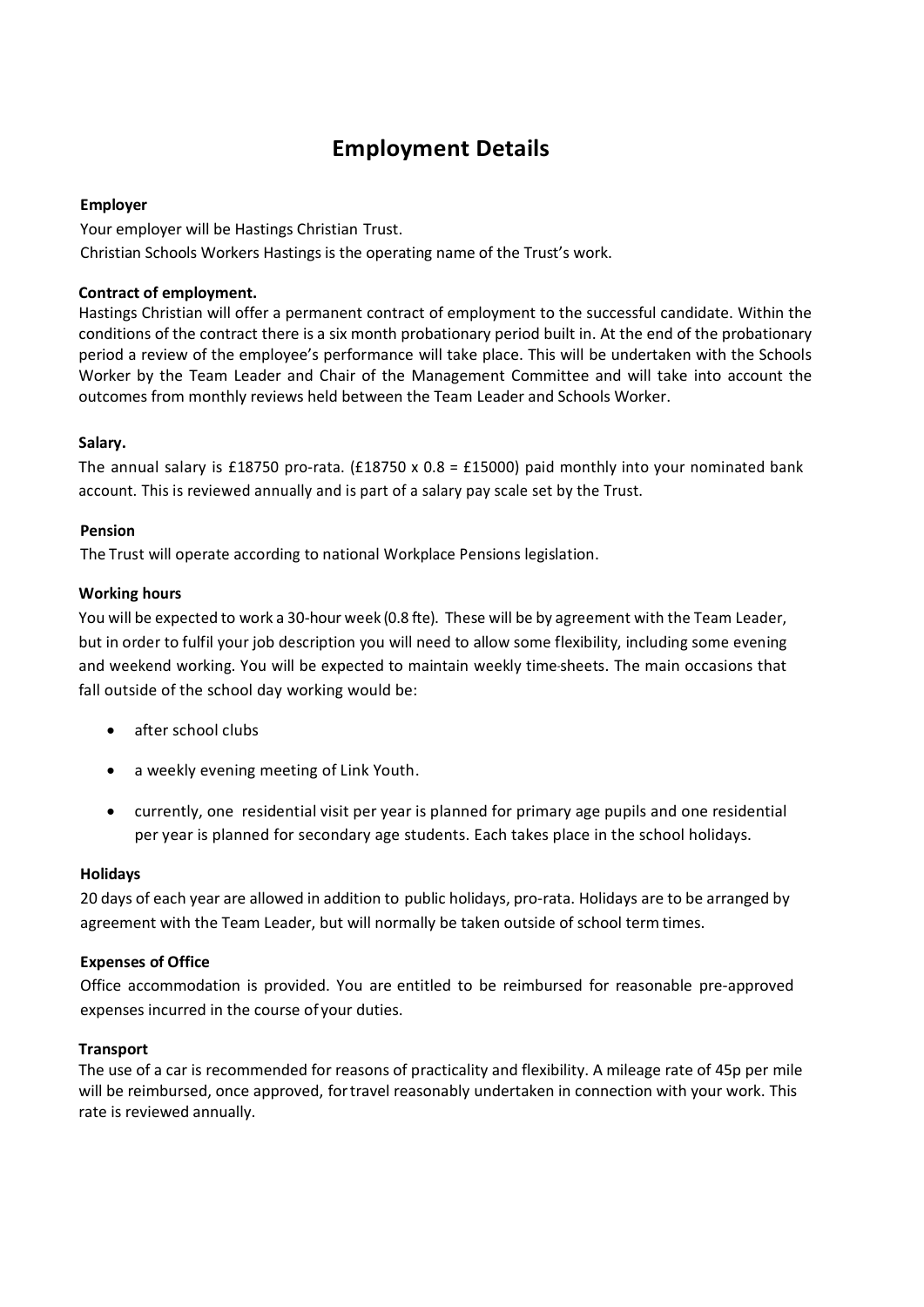# **Hastings and St. Leonards Overview**

#### **TheLocation**

Hastings has a long and fascinating History – 1066 and all that! In Medieval times it wasthe chief Cinque Port. It has architecture and traditions reflecting its history. There is a fascinating Old Town which supports a working fishing fleet. To the west, Hastings merges into St. Leonards-on-sea, which was founded in the early 19th century as a model seaside resort and now reflects a faded gentility. The nearby historic market towns of Battle and Rye make for enjoyable visits and Eastbourne offers different shopping facilities and entertainment experiences. The surrounding countryside has many attractions and is very beautiful in a friendly sort of way. In contrast to its interest and surroundings, economically the town is not wealthy and has areas of serious multiple deprivation.

Property is consequently less expensive than in other parts of the south-east, although this is changing over time. However, considerable government and European funding is enabling significant regeneration projects. The present population of Hastings and St. Leonards is about 93,000.

#### **Education provision**

#### There are

- three secondary academies,
- one special secondary school,
- eighteen primary schools/academies and
- one infant academy

within Hastings and St. Leonards. A small minority of primary schools remain within local authority control. Other schools are in the neighbouring towns of Battle, Bexhill and Rye. There are a few small independent schools. A large  $6<sup>th</sup>$  form college occupies premises in the town centre as well as  $6<sup>th</sup>$  form provision at one of the secondary academies.

#### **Churches**

The town is well provided with churches of all denominations and styles. All told, there are some 38 congregations. About half of these actively support the work of the Christian Schools Workers financially, prayerfully and by volunteering to work with us in the schools.